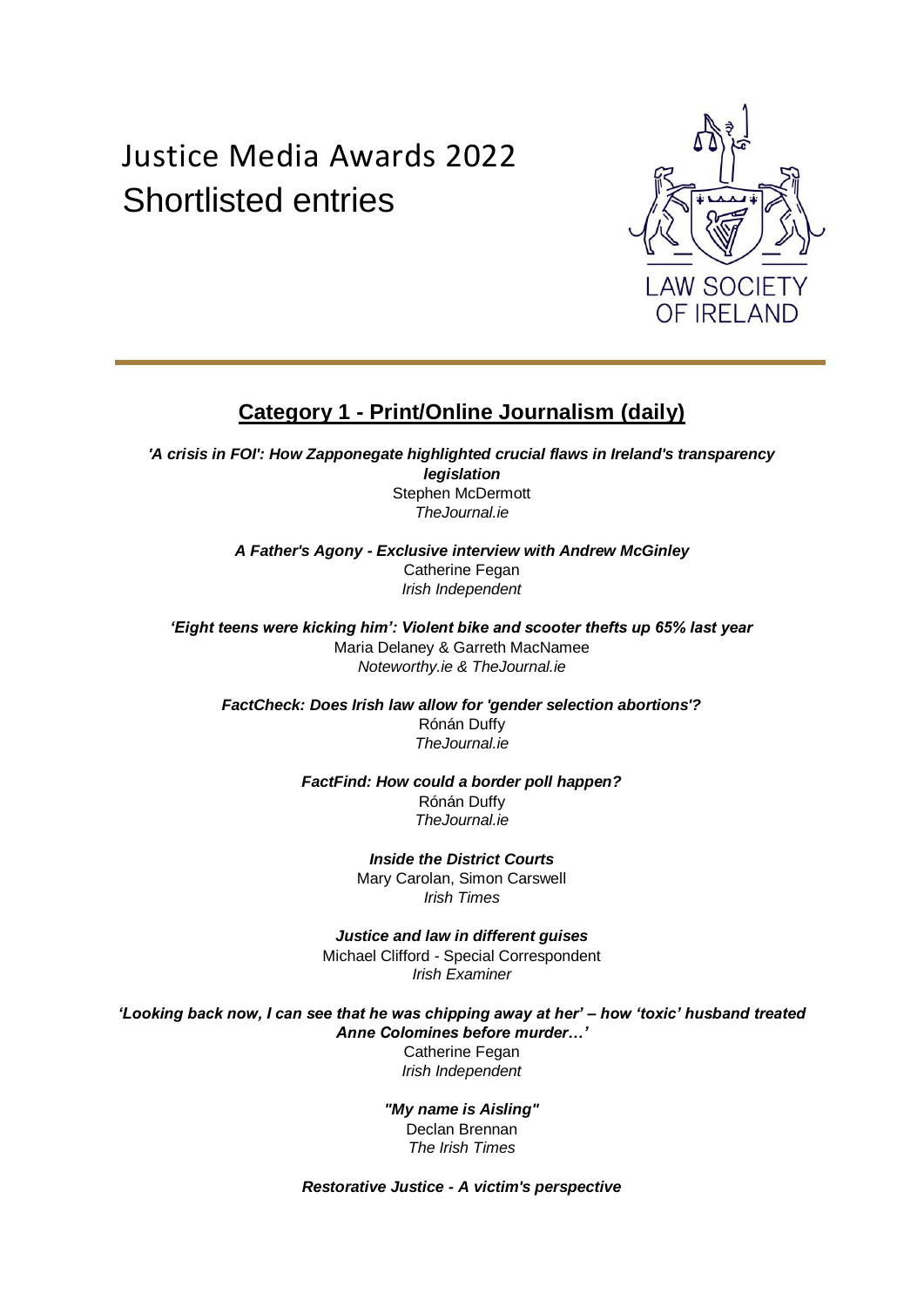Catherine Fegan *Irish Independent*

#### *Revealing the CAMHS scandal*

Shane Phelan *Irish Independent*

### *Surrogacy laws*

Maeve Quigley *The Irish Daily Mail*

### *The Quinns win 'right to be forgotten'*  Shane Phelan *Irish Independent*

### **Category 2 - Print/Online Journalism (Sunday)**

*ENDANGERED SPECIES: Can Ireland halt the decline of its precious biodiversity?* Niall Sargent *Noteworthy.ie & TheJournal.ie*

> *History of DNA in Irish criminal trials* Michael Doyle *Irish Sun*

*How The Justice System Fails Victims* Catherine Sanz *Business Post*

*Pandemic losses case: The pub, the patrons and the Premier League thriller* Peter O'Dwyer *Business Post* 

> *"Sophie: Could a cold case review solve the mystery?"*  Maeve Sheehan *Sunday Independent*

*The rise of paedophile hunters: heroes or misguided amateurs* Barry J Whyte *Business Post*

*Unravelling the web of Irish connections behind the Dolphin property collapse* Fearghal O'Connor *Sunday Independent*

### **Category 3 - Print/Online Journalism (local)**

*Coercive Control and the Justice System*  Dan Danaher *Clare Champion*

> *PSUs making a difference* Siobhan Cronin

*The Southern Star*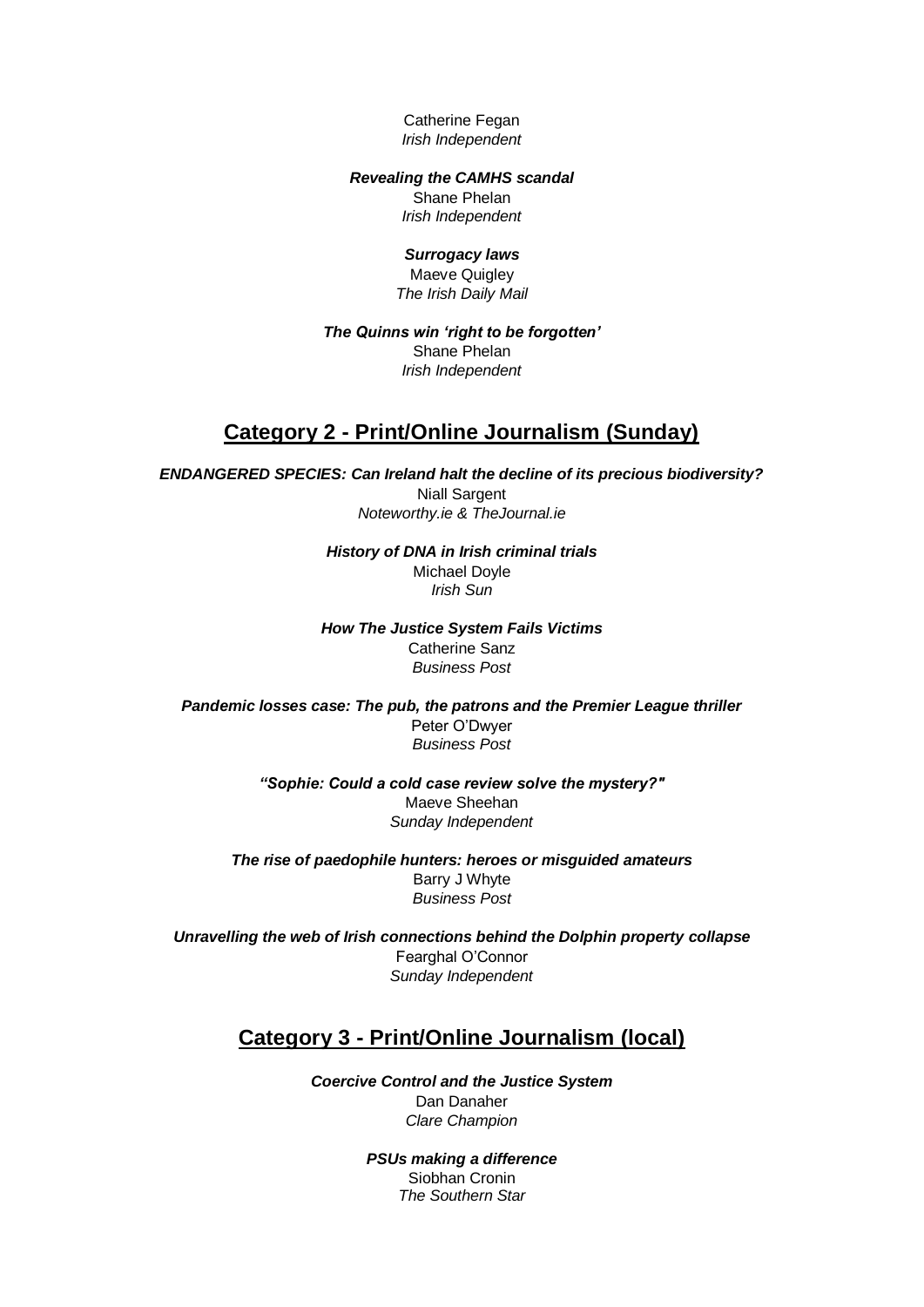*Roscommon woman recounts 20 years of coercive control to help others* Ciara McCaughley *Roscommon Herald*

*Tenants Find They Can't Take Their Landlords to the RTB Because They Can't Find Them* Laoise Neylon *Dublin Inquirer*

*The council CEO, a chain of 'threatening' emails, the radio show host and a bitter legal dispute over 'unfair coverage'* David Looby *Wexford People*

> *The Criminal System and Mental Health* Ronan Dodd *Tipperary Star*

### **Category 4 - Broadcast Journalism (radio – national)**

*Documentary On One: "GunPlot"* Nicoline Greer, Ronan Kelly & Liam O'Brien *RTÉ Radio 1*

*Domestic Violence During Covid* Brian O'Connell *Today With Claire Byrne on RTÉ Radio 1*

*Sub-judice: What can and can't be said when a case is live* Frank Greaney *Today FM*

> *Women of Honour* Katie Hannon, Tom Donnelly *RTÉ Radio 1*

### **Category 5 - Broadcast Journalism (radio – local)**

*Kanturk tragedy "a terrible sequence of events"* John Paul McNamara, Barry O'Mahony & Mairead Twohig *Cork's 96FM & C103*

*Legal Advice for family members who take care of loved ones with additional needs* Elaine Byrne & Sinead Brassil *LMFM*

*Making A Will On Midlands 103* Ellen Butler, Sinéad Hubble, Will Faulkner, Robert Fahy & Will Faulkner *Midlands 103*

*Making and Breaking the Law*

Daniel Considine, Joe Finnegan, Kevin McDermott, Kevin McGillicuddy, Anne Norris and Tommy Stenson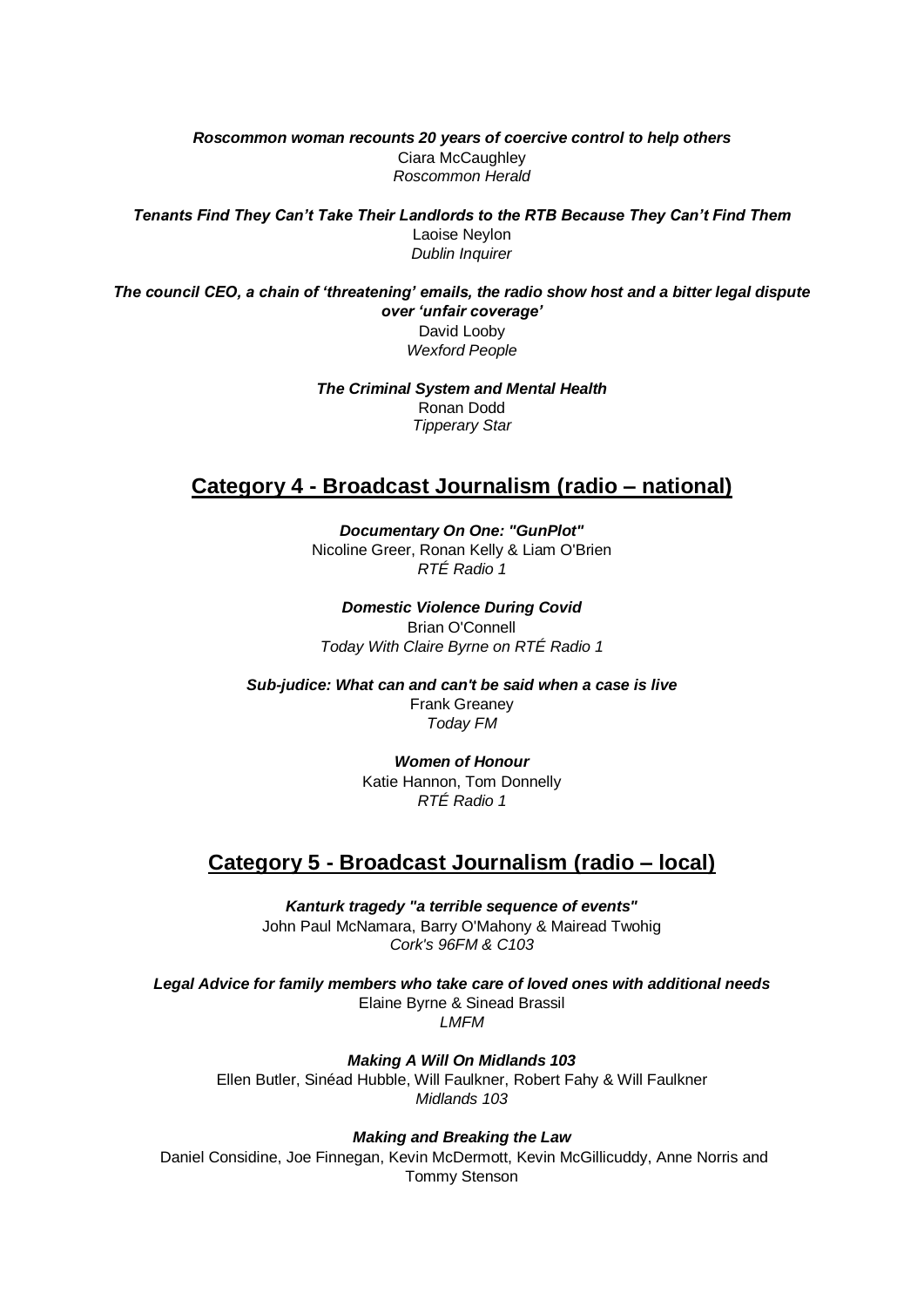*Shannonside FM*

### **Category 6 - Broadcast Journalism (podcast)**

*Inside the Crime*  Aisling Moore, Frank Greaney and Lochlainn Harte *Newstalk*

*Could Graham Dwyer win his appeal?* Conor Gallagher, Declan Conlon, Jennifer Ryan, Suzanne Brennan & Sorcha Pollak *In The News Podcast - The Irish Times* 

### *Law on Trial*

Carolyn Goulden, Catherine Sanz, Mark Tottenham, Nadine O'Regan and Peter Leonard *Business Post*

> *Listeners Queries on Wills February 2022* Sinead Brassil *LMFM*

*Talking Bollox Podcast: Episode 28 with Orlagh and Sinead Wheelock* Conor Kiernan, Calvin O'Brien & Terence Power *Talking Bollox Podcast/GoLoud*

> *The Making Of A Detective* Declan Ferry & Hugh Hannigan - Legal Review Ian Doyle - Series Producer, Host & Writer Stephen Breen - Assistant Producer *The Irish Sun*

*The reality, that of Coercive Control and Domestic Violence* James Leonard, Timothy Long, Rowan Meegan *The Two Norries Podcast*

*The Witness: In His Own Words*

Brendan Jenkinson, Ian Maleney, Jane Gogan, Nicola Tallant, Joseph O'Callaghan & Niamh Corcoran *Acast Creative Network*

> *Watershed Moment? Reflections on men's violence against women* Róisín Ingle, Jennifer Ryan & Suzanne Brennan *The Women's Podcast - The Irish Times*

*Whistleblower: the doctor who exposed the Kerry CAMHS scandal* Gavin Hennessy, John Smith, Mary Carroll, Shane Phelan, Siobhán Maguire, Tabitha Monaghan *The Indo Daily Podcast - Mediahuis Ireland/Independent.ie*

### **Category 7 - Broadcast Journalism (TV/video)**

*Crimes and Confessions* Darragh Byrne, Eanya Gallagher, John Downes, Mick Peelo & Sean Mac Giolla Phádraig *RTÉ*

*Death in direct provision*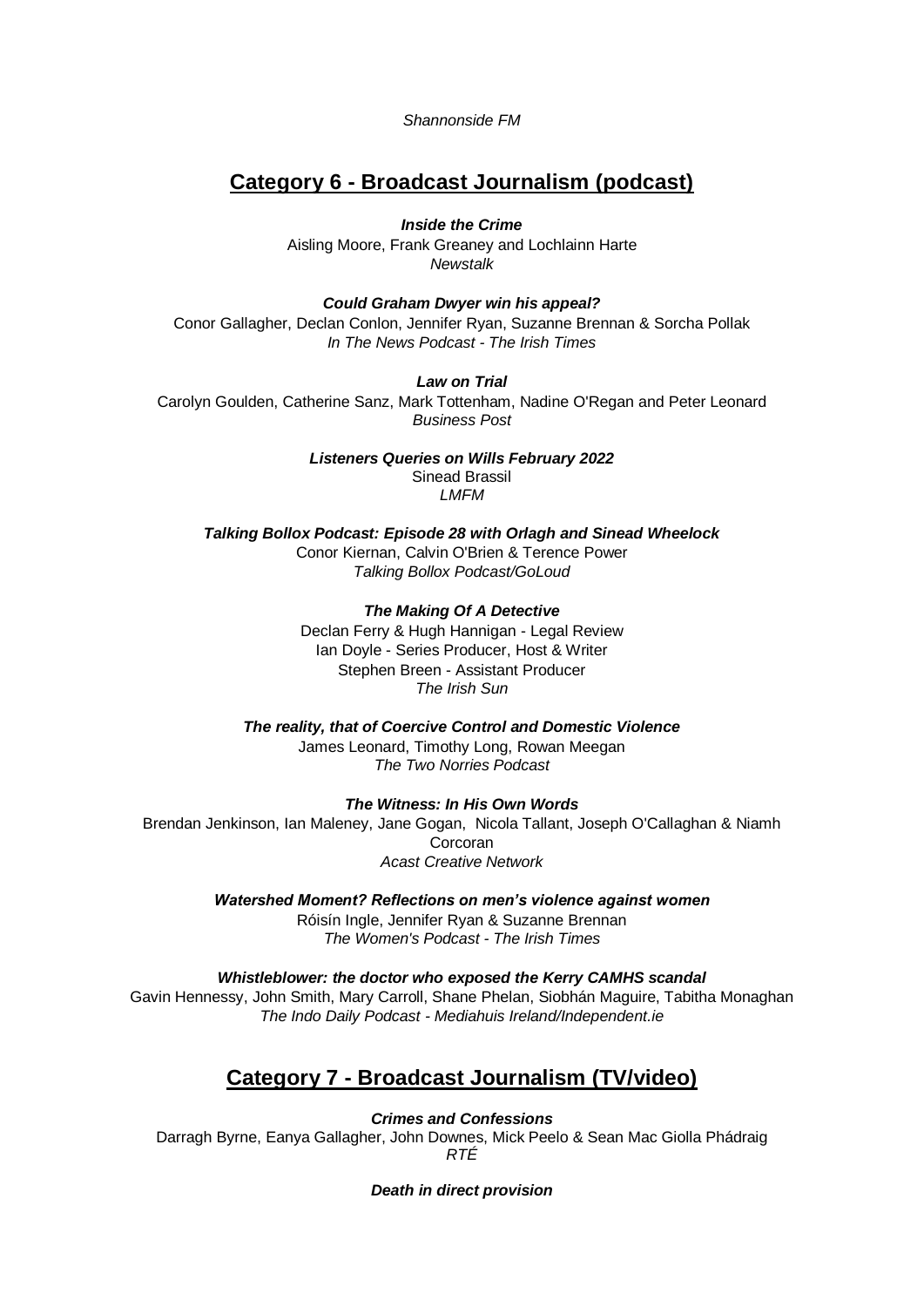Deirdre O'Shaughnessy, Mostafa Darwish, Mostafa Younis & Omar Emam *Irish Examiner*

*ECJ opinion boosts Graham Dwyers bid to overturn his murder conviction* Sarah O'Connor

*Virgin Media News/Virgin Media Television*

### *Misneach - Tom Clonan*

Derek Pelly, Joe Edwards, Medb Johnstone, Ann Ní Chíobháin & Mike Keane *Midas Productions for TG4*

> *Prime Time - The McGinley tragedy*  Miriam O'Callaghan & Samantha Bourke *RTÉ*

*Surrogacy legislation 'urgently' needed in Ireland* Claire Brock, Joan McKenna & Seán Dunne *The Tonight Show, Virgin Media*

*Wardship: The Decision Makers* Frank Shouldice, Kieran Dineen, Matt Naughton, Martin Vale & Paul Maguire *RTÉ Investigates*

### **Category 8 - Court Reporting (print/online)**

*Anatomy of a fraud: 'How I stole €1.1m from charity Bóthar'* Shane Phelan *Irish Independent*

> *Series of court reporting* Stephen Breen *The Irish Sun*

*Courtroom drama of family ties* Catherine Sanz *Business Post*

*Gerry Hutch returns to Ireland* Michael Doyle *The Irish Sun*

*Kevin Lunney takes the stand in Lunney Abduction Trial* Catherine Fegan *Irish Independent*

> *Irish Gold Bullion Court Wind-up* Eva Short *The Business Post*

> > *Munster abuse trial*  Vivienne Traynor *RTÉ News Online*

*Munster Abuse Trial: 'It was the quietest house...There was nothing'*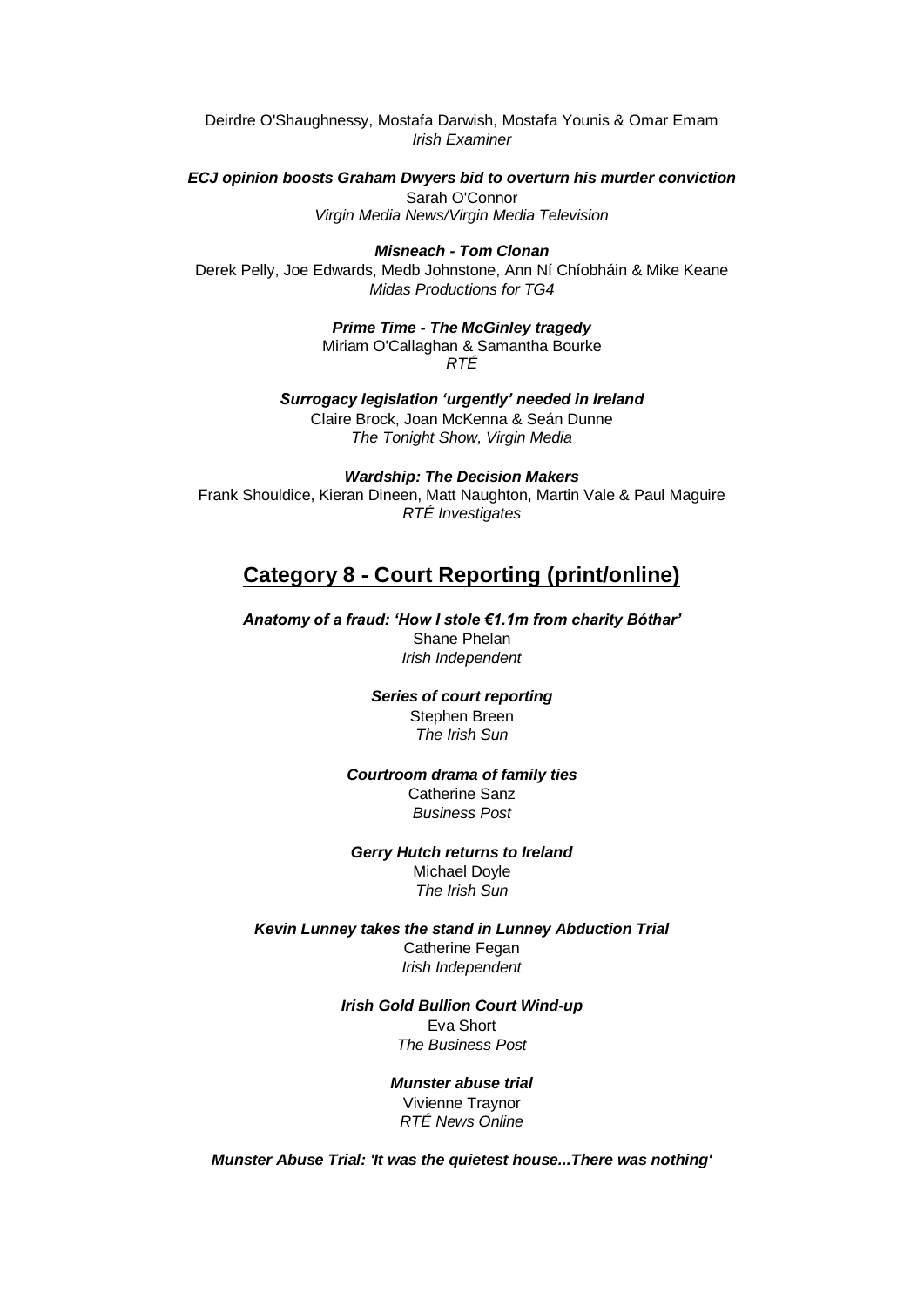Isabel Hayes *The Irish Times*

### *"My name is Aisling"*

Declan Brennan *Irish Times*

#### *Nadine Lott - A life stolen*  Catherine Fegan

*Irish Independent*

*PEAT'S SAKE: Why have authorities failed to tackle unlicensed industrial peat extraction?* **Niall Sargent** *Noteworthy.ie/TheJournal.ie*

> *The Lisa Smith trial – the State calls its first witness* Catherine Fegan *Irish Independent*

> > *Timothy Hourihane - Killed for being gay* Liz Dunphy *Irish Examiner and Cork Echo*

*'We've been totally vindicated': State admits rights of Mother & Baby Home survivors were breached* Órla Ryan *TheJournal.ie*

# **Category 9 - Court Reporting (broadcast)**

*An anomaly in the law leaves family in limbo: The case of Amanda Davey Murphy*  Nicole Gernon *Virgin Media News*

*A week in Longford Circuit Court*  Anne Norris, Kevin McGillicuddy, Daniel Considine & Tommy Stenson *Shannonside FM*

> *The Kevin Lunney abduction trail: The Sentencing*  Aaron McElroy *Shannonside/Northern Sound FM*

> > *Golfgate*

John Cooke - Reporter *RTÉ Radio 1*

*Jim Mansfield Jnr* Ian Maleney & Nicola Tallant *Crime World from Sunday World*

*Nadine Lott, Anne Colomines, Cathy Ward and the violent men brought to justice for their deaths* Deborah Naylor *Virgin Media News*

*The Kevin Lunney abduction trial: A harrowing ordeal comes to an end*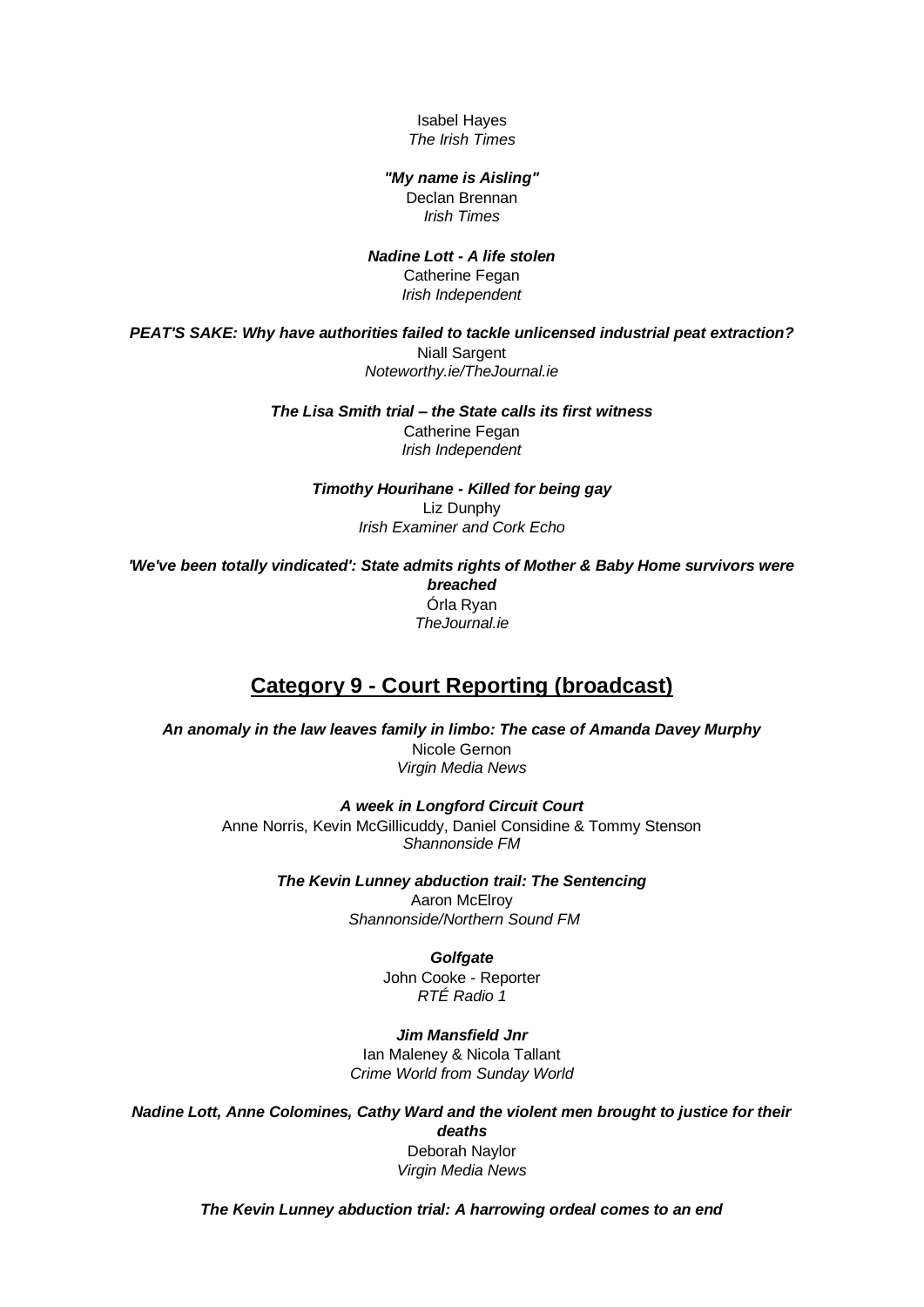Frank Greaney *Newstalk & Today FM*

### **Category 10 - Human Rights/Social Justice Reporting (print/online)**

*Bloody Sunday - 50 Years Seeking Justice*  Jenny Friel *Irish Daily Mail*

*Department 'in breach of EU law' unless it gives health records to Mother and Baby Home survivors* Órla Ryan *TheJournal.ie*

*Dozens of Migrant Children Have Gone Missing While in the State's Care in Recent Years* Shamim Malekmian *Dublin Inquirer*

*Every year hundreds of people are still being sent to prison for not paying fines* Sarah Taaffe-Maguire *Business Post*

*"He raped me. I told no one": Women share their stories of sexual abuse and harassment* Jennifer O'Connell *The Irish Times*

> *John Pat Cunningham - 'John Pat is the one and only victim'* Freya McClements *The Irish Times*

*Remembering Omagh: 'There were stories we couldn't write because they were too horrific'* Mary Minihan *The Irish Times*

*'Revolving door': Traveller women imprisoned for minor offences such as driving without tax* Maria Delaney & Michelle Hennessy *Noteworthy.ie/TheJournal.ie*

> **The good, the sad, and the unjust stories of those on the margins** Michael Clifford *Irish Examiner*

*Works on drug legislation, regulation of eviction officers and student accommodation providers* Eva Short *Business Post*

# **Category 11 – Human Rights/Social Justice Reporting (Broadcast)**

*Domestic Abuse - A Year of Crisis* Ann Kiernan, Barry O'Kelly, Darren Chan, David Doran & Paul Maguire *RTÉ Investigates*

*Afghanistan: Fleeing the Taliban*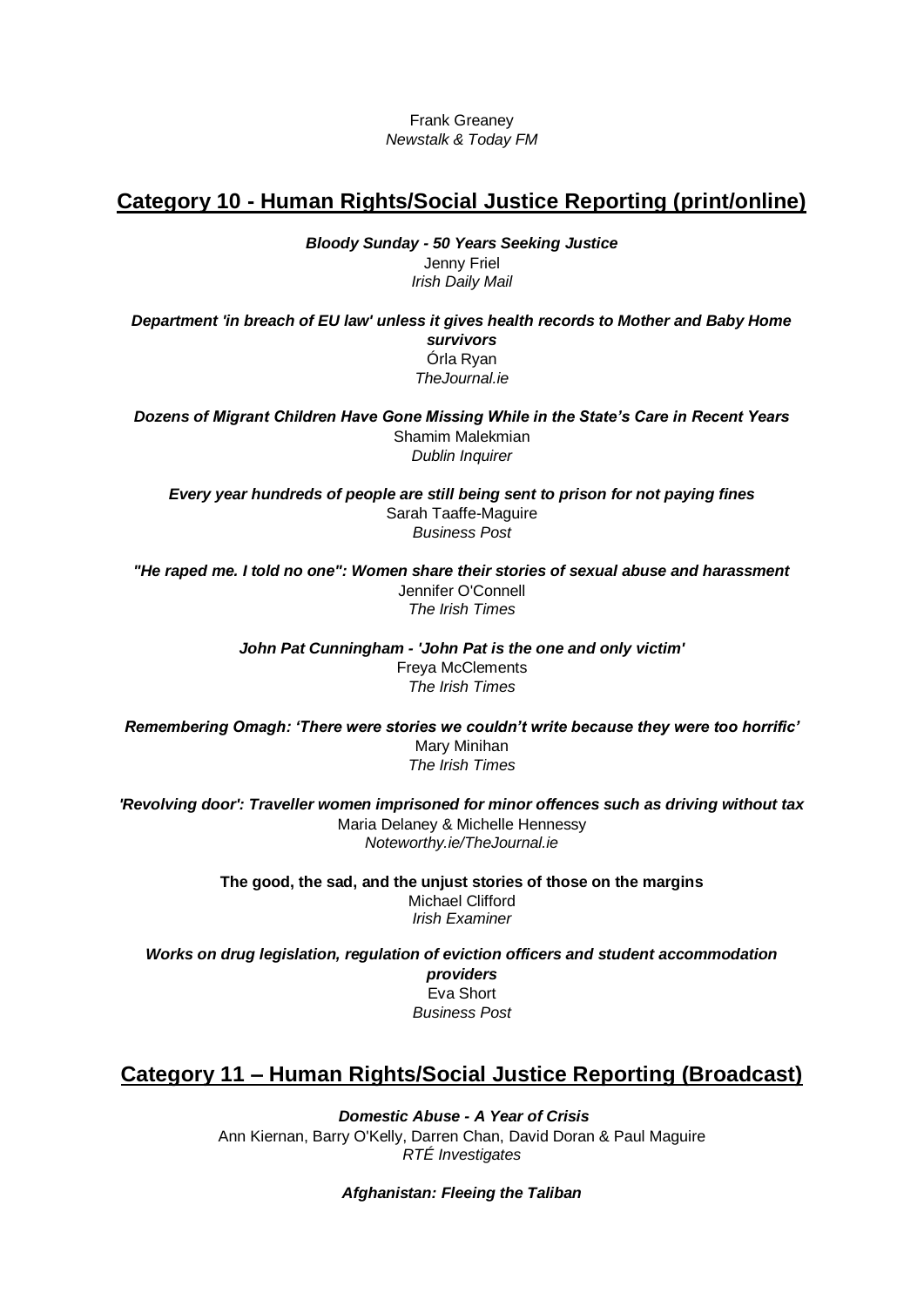Laura Fletcher, Magnus Kelly, Stuart Halligan, Rob Reilly, Cliona Higgins, Eimear Boyle & Will Lett *RTÉ News* 

> *Sanitary products - "They should be free"* Mairead Twohig *Cork's 96FM and C103*

*The Explainer: What is the government's radical new plan for Direct Provision?* Aoife Barry, Nicky Ryan & Sinéad O'Carroll *TheJournal.ie*

*The Evolvement of Advocacy for Victims of Sexual Violence in Ireland* James Leonard, Timothy Long, Rowan Meegan *The Two Norries Podcast*

# **Category 12 - Environmental/Climate Justice Reporting**

*'Failing to act would have grave consequences': Proposed carbon budget charts new climate path* Lauren Boland

*TheJournal.ie*

*From project to planning and policy: What the battle for Belview means for industrial development* Laura Roddy The Currency

*How electricity providers can claim to supply 100% renewable power despite using fossil fuels* Sarah Taaffe-Maguire *Business Post*

> *Irish hemp farmers are operating in a legal grey area* Catherine Sanz *Business Post*

*TROUBLED WATERS: Are salmon fish farms harming our marine ecosystem?* Niall Sargent *Noteworthy.ie/TheJournal.ie*

# **Category 13 – International Justice Reporting**

*Documentary on One: L'Agression* Peadar Carney, Nicoline Greer & Róisín O'Dea *RTÉ Radio 1*

> *End Game?* Barry Cummins & Sallyanne Godson *Prime Time - RTÉ*

*The encroachment phone hack and why no one has been busted in Ireland* Ian Maleney & Nicola Tallant *Crime World from Sunday World*

*Unravelling the web of Irish connections behind the Dolphin property collapse*